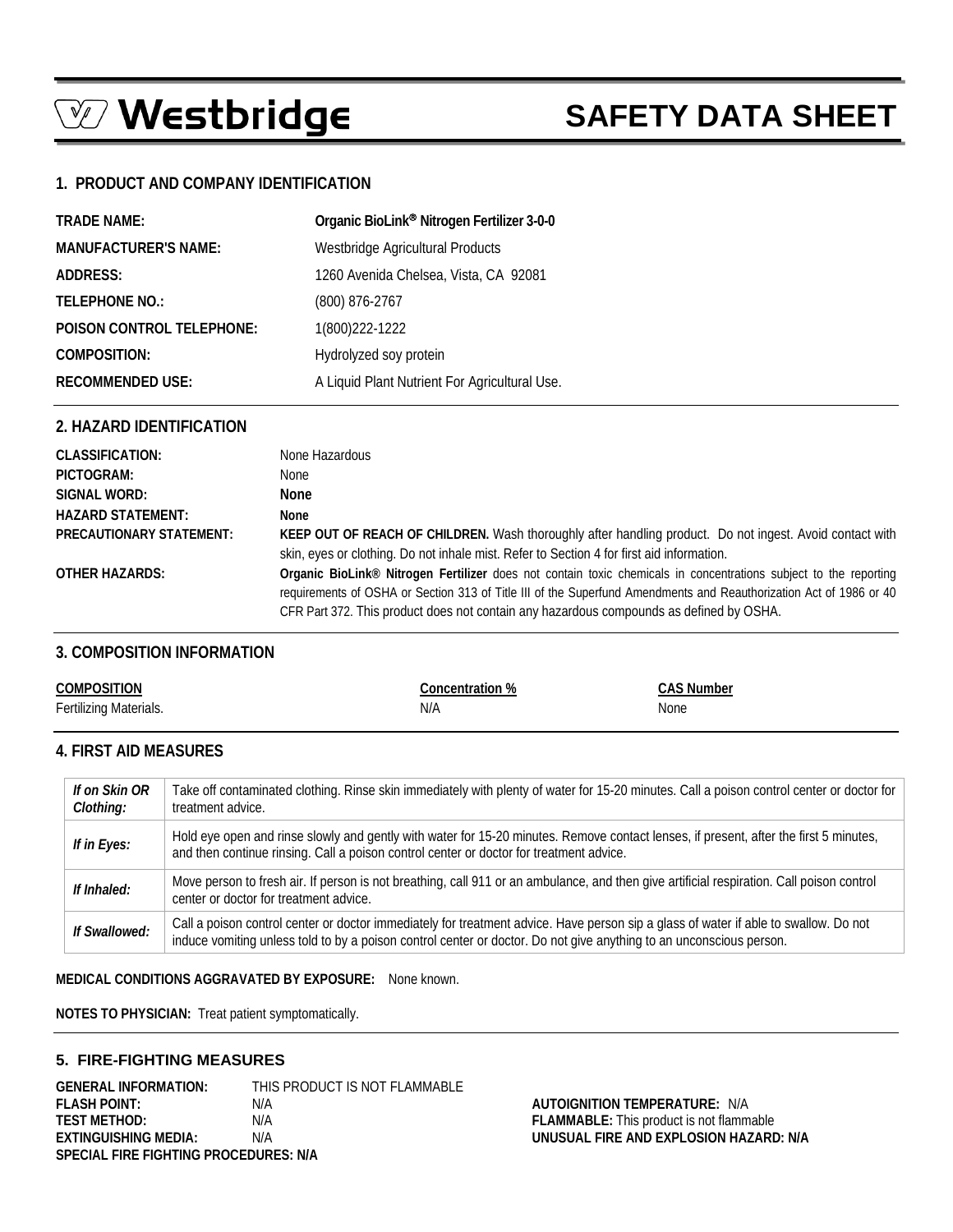# **6. ACCIDENTAL RELEASE MEASURES**

**STEPS TO BE TAKEN IF MATERIAL IS RELEASED OR SPILLED**: Wearing personal protective clothing, goggles, and gloves. Absorb the liquid and wash area with soap and water.

#### **NEUTRALIZING CHEMICALS:** N/A

Always dispose of waste materials in accordance with all State, Federal and Local Regulations

# **7. HANDLING AND STORAGE**

#### **HANDLING REQUIREMENTS:**

- Eating, drinking and smoking should be prohibited in areas where this material is handled, stored and processed.
- Workers should wash hands and face before eating, drinking and smoking.
- Remove contaminated clothing and protective equipment before entering eating areas.
- Do not ingest. Avoid contact with eyes, skin and clothing. Avoid breathing vapor or mist.

#### **STORAGE REQUIREMENTS:**

KEEP OUT OF REACH OF CHILDREN.

- Store in a dry area, above freezing and below 95°F, and out of direct sunlight.
- Keep in the original container or an approved alternative made from a compatible material.
- Keep tightly closed when not in use.
- Do not reuse container.

# **8. EXPOSURE CONTROLS/PERSONAL PROTECTION**

**VENTILATION REQUIREMENTS:** Indoor use - adequate mechanical ventilation

#### **SPECIFIC PERSONAL PROTECTIVE EQUIPMENT**

| <b>EYE PROTECTION:</b>  | Wear goggles or face shield.                                            |
|-------------------------|-------------------------------------------------------------------------|
| RESPIRATORY PROTECTION: | Not required with ventilation. Do not intentionally breathe dust/spray. |
| HAND PROTECTION:        | Impermeable or chemical resistant gloves.                               |
| OTHER EQUIPMENT:        | Not required.                                                           |

# **9. PHYSICAL AND CHEMICAL PROPERTIES**

| APPEARANCE AND ODOR:                   | Brown liquid                                                                                                                                                                                                      |
|----------------------------------------|-------------------------------------------------------------------------------------------------------------------------------------------------------------------------------------------------------------------|
| pH:                                    | $3.5 + 4.5$                                                                                                                                                                                                       |
| <b>BOILING POINT, 760 MM HG:</b>       | $100^{\circ}$ C                                                                                                                                                                                                   |
| <b>MELTING POINT:</b>                  | N/A                                                                                                                                                                                                               |
| <b>FLASH POINT:</b>                    | N/A                                                                                                                                                                                                               |
| SPECIFIC GRAVITY (H <sub>2</sub> 0=1): | $1.15 + 0.05$                                                                                                                                                                                                     |
| EVAPORATION RATE (BUTYLACETATE=1):     | N/A                                                                                                                                                                                                               |
| FLAMMABLE:                             | This product is not flammable                                                                                                                                                                                     |
| <b>VAPOR PRESSURE:</b>                 | Not known                                                                                                                                                                                                         |
| VAPOR DENSITY (AIR=1):                 | Not known                                                                                                                                                                                                         |
| SOLUBILITY IN H <sub>2</sub> 0:        | Approx 100% By Wt.                                                                                                                                                                                                |
| AUTOIGNITION TEMPERATURE:              | N/A                                                                                                                                                                                                               |
| % VOLATILES BY VOL:                    | Not known smell                                                                                                                                                                                                   |
| items.                                 | Note: These physical data are typical values based on material tested but may vary from sample to sample. Typical values should not be construed as a quaranteed analysis of any specific lot or as specification |

# **10. STABILITY AND REACTIVITY DATA**

**GENERAL INFORMATION:** Stable under recommended storage conditions. **CORROSIVE:** \_\_\_YES \_x\_\_ NO **STABILITY:** X stable unstable **INCOMPATIBILITY (materials to avoid):** N/A **HAZARDOUS DECOMPOSITION/COMBUSTION PRODUCTS:** N/A **HAZARDOUS POLYMERIZATION:** None